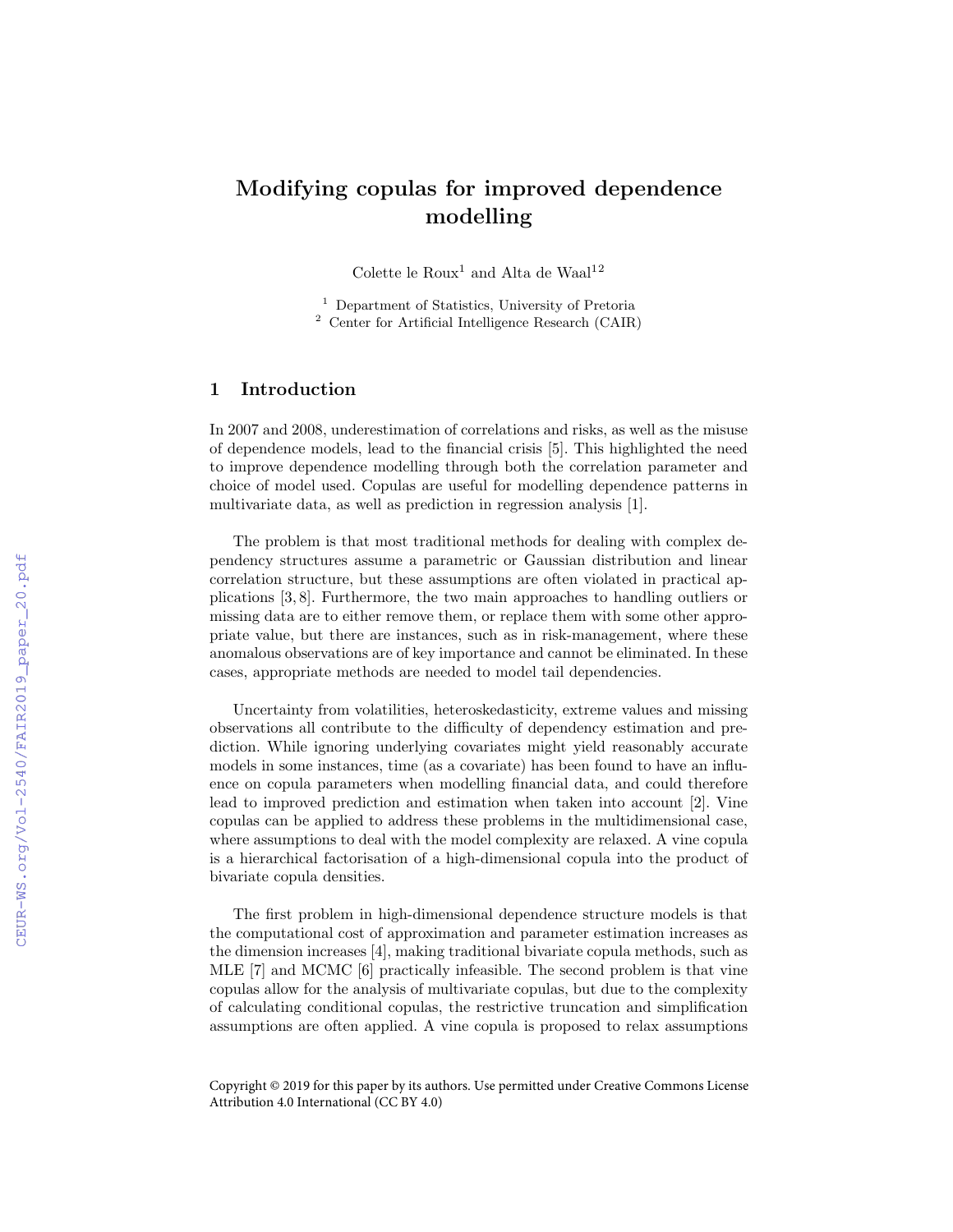and simplify computation, ultimately leading to a more flexible and reliable model.

## 2 Methodology

Given the wide variety of available bivariate copula families specifically designed to model symmetric and asymmetric distributions with central and tail dependencies, copulas are capable of modelling extreme dependencies between variables. A copula can be improved by allowing for underlying variables that influence the strength of dependencies by use of a conditional copula. As a nonparametric approach, a copula process combines a copula and a Gaussian Process (GP) to allow for non-Gaussian distributions. The GP in turn uses a Bayesian framework to deal with missing observations, adding extra flexibility to the copula density. A Gaussian process conditional copula can now be built to improve on the conditional copula [2], using Bayesian non-parametrics to learn the latent functions that specify the shape of the conditional copulas given the conditioning variables and thereby simplifying computation.

When working with the multivariate case, the Gaussian copula can easily capture high-dimensional dependence structures, but is unable to capture asymmetric tail dependencies, making it less appropriate for complex dependence structures. A vine-copula can be applied to model complex dependency structures between multivariate data by decomposing a multivariate copula into a hierarchy of bivariate copulas. This model provides flexibility in that the bivariate copulas can come from any parametric or non-parametric family and can be either conditional or unconditional. The decomposition further avoids the computational cost of the dependence optimisation problem in approximations.

The importance of improving the accuracy of dependency modelling in applications such as finance, econometrics, insurance and meteorology is self-evident, considering the potential risks involved in erroneous estimation and prediction results. In this work, we investigate the advantages, limitations and differences of copulas and vine-copulas in complex dependence structures. Prediction and estimation of complicated dependence structures is expected to improve when modifying a copula to a vine copula. It is also expected that relaxing the assumptions commonly applied to the vine copula in applications with high-dimensional dependency structures, such as independence between the conditional copula and its conditioning variable, will improve model accuracy, since underlying covariates (time in particular) has been found to have an effect on the dependency structure between the main variables. The investigation of conditional copulas and copula processes is reserved for future work.

Keywords: Copula · Copula processes · Gaussian processes · Vine copulas · Bayesian methods.